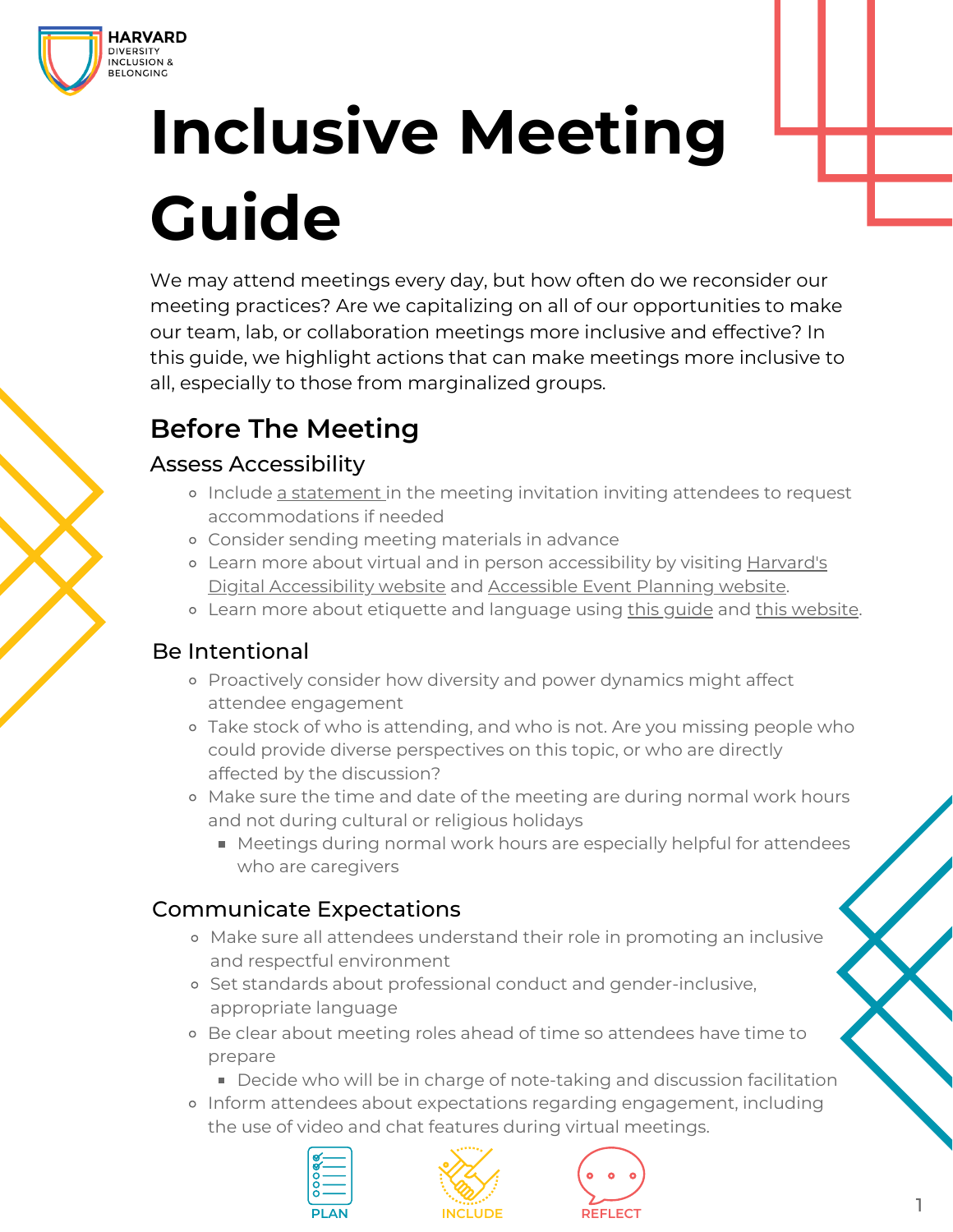

- Decide who will be in charge of note-taking and discussion facilitation
- Inform attendees about expectations regarding engagement, including the use of video and chat features during virtual meetings.

# Craft an Agenda

**HARVARD** - - - - - - - - - - -<br>DIVERSITY<br>INCLUSION & **SELONGING** 

- o Send out an agenda ahead of time. This can be very helpful for those who need extra time to prepare their thoughts and could lead to more engaging discussions during the meeting.
- Tips for creating an agenda include:
	- **State the goal: What should participants think, do, or decide by the end** of the meeting?
	- Post agenda items as questions: Questions help people prepare, make it easy to keep the discussion on track, and make it easier to determine when the discussion is complete.
	- **Estimate timing: Allot a certain amount of time per question.**
	- **Encourage comments: Ask participants for feedback on the agenda** before the meeting.

# Questions to Consider

1.How am I ensuring everyone has equal access to participate?

What role could virtual features like chat boxes and breakout rooms serve in 2. my meeting?

# **During The Meeting**

#### Set the tone

- o Remind everyone of the meeting's purpose and agenda
	- Using an agenda to guide the meeting can help provide focus to people with ADHD
- State expectations of behavior upfront
	- **For example: no interrupting, mute yourself when not speaking, what** is shared in the meeting stays in the meeting, and encourage alternate perspectives.
	- Ask attendees to use the "Raise hand" function during virtual meetings to reduce interruptions and allow everyone equal access to engagement
- Model the behaviors you expect from attendees
	- Try using inclusive, gender-neutral language. Learn more about specific terms [here.](https://dib.harvard.edu/dib-glossary)
- o If this is a group that meets regularly, check in on how people are doing.
	- For example, at the start of a virtual meeting, ask how the group feels about having cameras on or off.







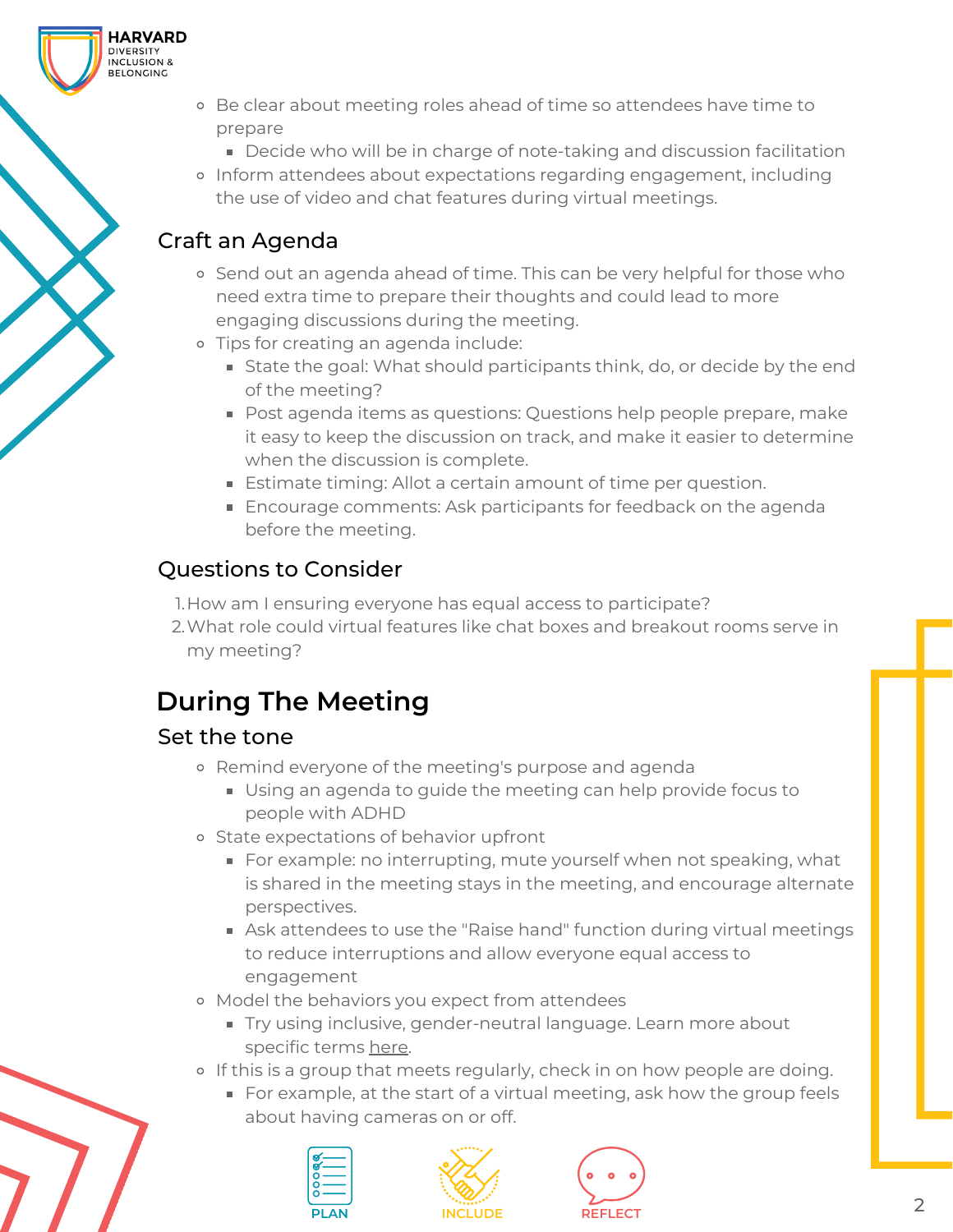

#### Share Pronouns

- During introductions, ask attendees to include their pronouns, if they feel comfortable doing so.
- Show attendees how to include their pronouns in Zoom, and encourage everyone to make this change if they feel comfortable doing so.
- Learn more about pronouns [here.](https://dib.harvard.edu/gender-pronouns)

## Facilitate the Conversation

- Ensure attendees speak one at a time
	- This is especially important for people who are hard-of-hearing
- Look out for conversation dominators.
	- If someone is controlling the dialogue, redirect the conversation back to the broader group.
	- Keep in mind that dominators may not just be one person, but rather a group of allies who share commonalities, such as gender or job seniority.
- o If someone is interrupted, step in quickly. Use phrases like: "Before we move on, I want to hear more of what Jack has to say" or "Wait a minute – I want to make sure I understand Maria's point before we add to it."
- Amplify the voices of others by acknowledging their contributions and giving public attribution to their ideas.
- o Be mindful of conformity bias, which occurs when people feel pressured to agree with everyone else in the room.
	- **Consider asking the group for differing view points.**

# Provide Multiple Ways to Engage

- Allow attendees to contribute in the way they feel most comfortable.
	- **Speaking up during the meeting independently**
	- Being invited to speak during a planned pause at the end of a discussion point
	- Including text-based contributions added to the chat box of a video conference
	- Allowing contributors to send first and final thoughts via email before or after a meeting takes place

# Manage Time Effectively

- Allow for some time to think and reflect
	- Some attendees may not feel comfortable sharing ideas right away, especially some introverts or neurodivergent people
- To avoid getting off topic, suggest that alternate topics be written down and placed in a virtual "parking lot" to be discussed at the end of the meeting if there is time.
	- **This can help attendees who have trouble focusing and to avoid** conversation dominators.